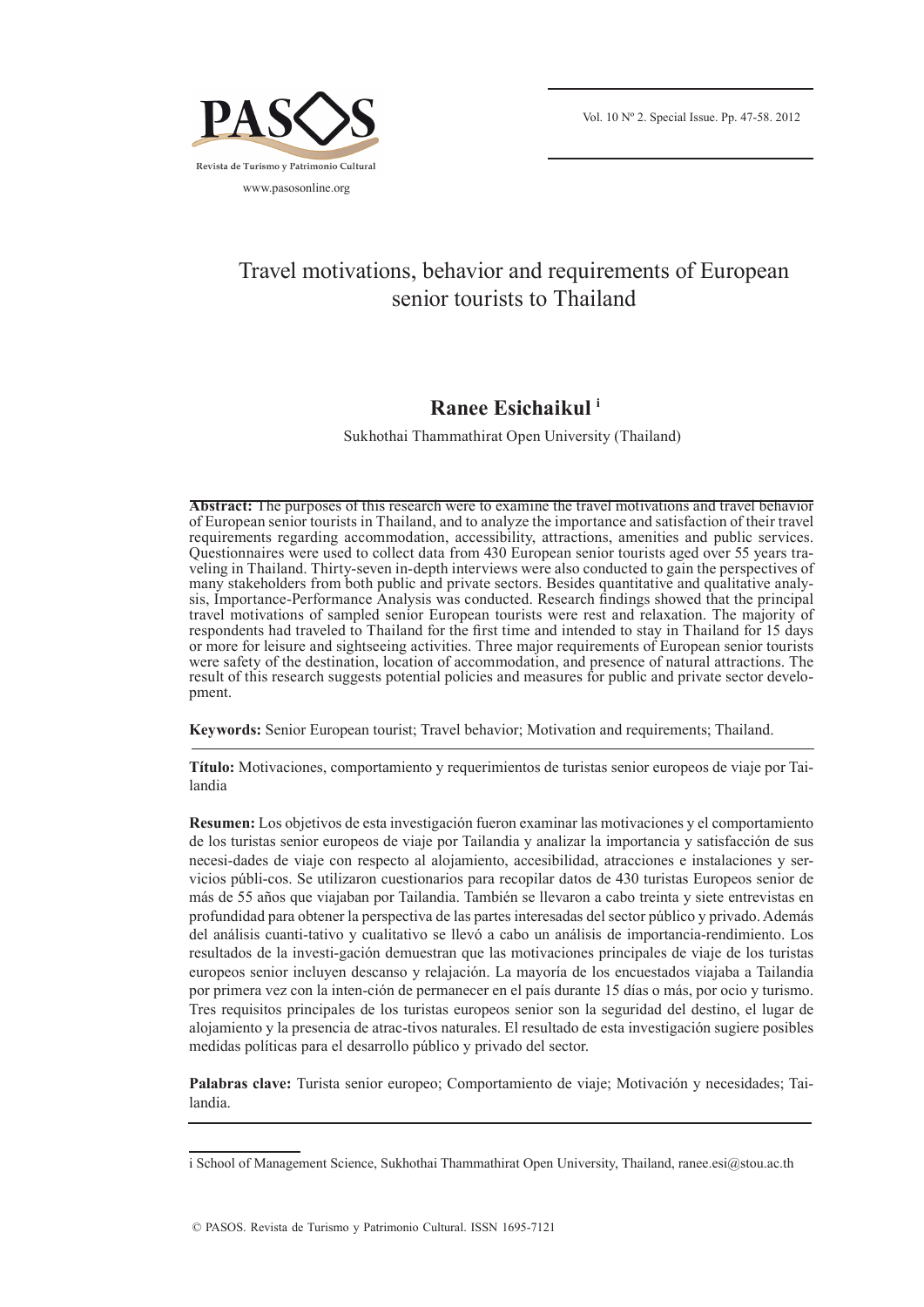# **Introduction**

Dramatic improvements in health care and life expectancy have produced rapid growth in the world's senior population. At the end of the twentieth century, 11 percent of the world's population was aged 60 or above, and it is estimated that 20 percent will be 60 years or older by 2050 (United Nations Population Division, 1998, cited in Hall, 2006:12-13). In fewer than 20 years, fully one third of the population of Japan and Germany will be 60 or older. More than a quarter of the population of France, the United Kingdom and the Republic of Korea will fall into the same pattern (Dann, 2001; World Tourism Organization, 2005:13).

The aging population in many industrialized countries draws attention from the tourism industry mainly because of its substantial size, increasing purchasing power and more time available for travel after retirement. Seniors often have higher levels of discretionary income due to accumulation of lifetime income and pensions (You and O'Leary, 1999; Bai et al., 2001) The longer lifespan and greater numbers of seniors who are educated, healthy and self-sufficient members of society, together with larger discretionary income, may encourage them to participate in society and leisure activities such as overseas travel (Sellick and Muller, 2004). Furthermore, time flexibility after retirement makes the senior market more attractive to tourism businesses that suffer from seasonal demand fluctuations (Jang and Wu, 2006). The senior market has been thus cited as one of the most important consumer segments of the tourism industry. (Shoemaker, 2000; Bai et al., 2001; Horneman et al., 2002; Jang and Wu, 2006).

Thailand is one of the most popular tourist destinations in Southeast Asia because of its diverse nature, rich culture and friendly people. Thailand's tourism experienced continued growth except for a small decline in 2009 due to various internal and external disruptive factors. In 2007, international tourism arrivals reached 14.4 million, representing a growth of 2%, and international tourism receipts reached US\$ 15.5 million (Ministry of Tourism and Sports, 2008). The tourism industry represented 14.1 percent of the GDP and created over 3.9 million jobs, representing 10.6 % of total employment in 2008 (World Economic Forum, 2009). The Tourism Authority of Thailand (TAT) has recognized the international senior travel market as a potential growth segment; nevertheless, the number of inbound senior tourists has not expanded rapidly

(TAT, 2006). In 2007, international tourism arrivals aged 55 or above increased from 2,119,675 in 2006 to 2,259,161 in 2007, representing 15.3% and 15.6% of total international tourists, respectively (Immigration Bureau, 2008). European tourists represent the second largest group of inbound tourists, after East Asian tourists. However, their average length of stay in Thailand is the longest—15.26 days in 2007—and almost three times longer than those of East Asian tourists, which has a significant effect on tourist expenditure

## **Objectives of the study**

Understanding seniors' travel motivations and behavior is fundamental to travel businesses that compete for this potential growth market (Crompton, 1979; Jang and Wu, 2006). Numerous research projects on travel motivation and behavior have been conducted in order to understand and to better satisfy the needs of senior tourists (Backman *et al.*, 1999, Cleaver *et al*., 1999; Sellick and Muller, 2004; Huang and Tsai, 2003; Jang and Wu, 2006; Hsu *et al*., 2008. The travel motivation of Japanese senior travelers to Thailand has been examined recently (Sangpikul, 2008); nevertheless, little attention has been devoted to understanding the European senior tourist market in Thailand. Therefore, this study examines the travel motivations and travel behavior of European senior tourists in Thailand, and analyzes the importance and satisfaction of travel requirements of European senior tourists in five tourism components in Thailand, including accommodation, accessibility, attractions, amenities and public services. Understanding the travel requirements of senior tourists will be useful for travel planners and marketers to design specific market strategies and to adapt tourist products to the potential needs of senior tourists.

#### **Literature review**

#### *Seniors' travel motivations*

Motivation is a state of need or a condition that drives an individual toward certain types of action that are seen as likely to bring satisfaction (Moutinho, 2000). Motivation has also been defined as a force within an individual that causes him or her to do something to fulfill a biological need or psychological desire (Fridgen, 1996). Travel motivation relates to why people travel (Hsu and Huang,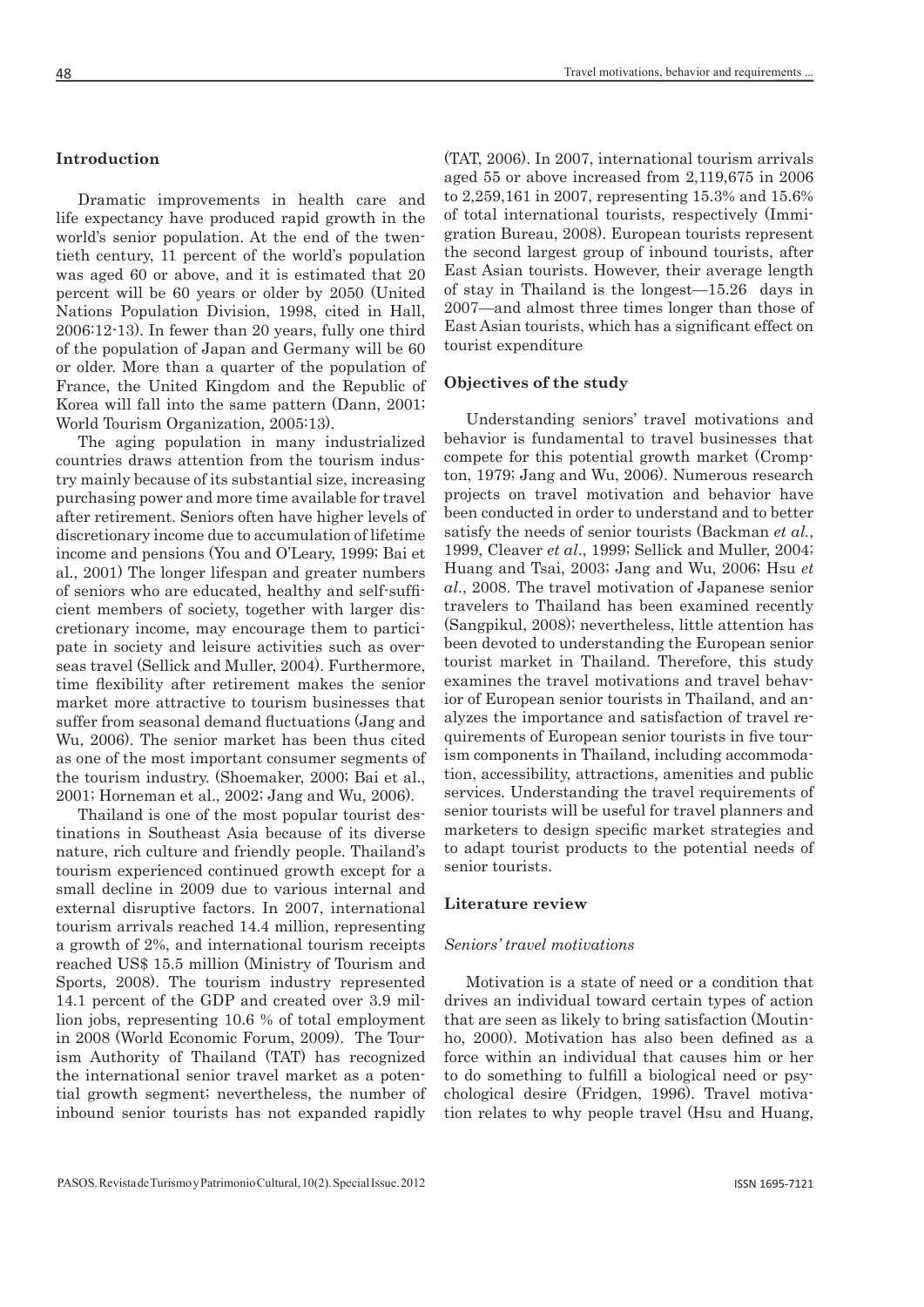2008). Motivations for travel cover a broad range of human behaviors and human experiences. A list of travel motivations might include: relaxation, excitement, social interactions with friends, adventure, family interactions, status, physical challenges, and escape from routine or stress. Pearce (1982) applied Maslow's hierarchy to tourist motivation and behavior, and argued that tourists were attracted to destinations because of the possibility of fulfilling self-actualization, love and belongingness, and physiological needs.

There are several related studies that help understanding of seniors' travel motivations. Cleaver et al. (1999) stated that the senior market is not homogeneous and identified seven senior tourist segments, which they labeled according to motivation: Nostalgics, Friendlies, Learners, Escapists, Thinkers, Status-Seekers, and Physicals. Backman et al. (1999) identified differences and similarities between younger (55 to 64) and older seniors (65 or older). Their study revealed that younger senior travelers were more interested in relaxation and leisure activities while older seniors were interested in educational or natural attractions. Fleischer and Pizam (2002) reviewed previous studies and reported that seniors' most common travel motivations were rest and relaxation, social interaction, physical exercise, learning, nostalgia, and excitement. Likewise, Horneman et al. (2002) found that seniors' motivations were shifting toward more active pursuits with a strong focus on health and fitness and concluded that the most frequently identified motivations for Australian seniors were education/ learning, rest/relaxation, physical exercise/fitness and visiting friends and relatives. More recently, Huang and Tsai (2003) reviewed previous studies and indicated that travel motivation can be classified into rest and relaxation, social interaction, health, learning, exploration, escape, value for money, nostalgia and the opportunity to visit historical sites. In addition, Jang and Wu (2006) examined the travel motivations of Taiwanese seniors and identified knowledge-seeking and cleanliness and safety as the most important push and pull motivations, respectively.

## *Senior Tourist Profiles and Requirements*

An examination of previous literature took note of many studies on senior travelers' profiles, preferences, and requirements. To identify seniors' traveler profiles, Anderson and Langmeyer (1982) examined two senior groups and reported that both over-50 and under-50 groups are likely to take pleasure trips for rest and relaxation and for visiting family and relatives, but over-50 groups are more likely to visit historical sites. Javalgi et al. (1992) revealed that non-seniors are a better-educated group than seniors and are more likely to engage in a detailed information search process before making a purchase decision. Seniors are more likely to buy trip packages covering both transportation and accommodation. Zimmer et al. (1995) focused on characteristics of older adults who travel and claimed that age, education, and mobility problems were the most critical discriminating variables between travelers and non-travelers.

Some tourism researchers examined senior travelers' preferences. Koss (1994) stated that senior travelers want hotel packages and promotions that are exciting, creative, and value-oriented. Bai et al. (2001) investigated preferences among British, German and Japanese seniors and found that the number of people in travel parties and the length of the trip were significant when all three groups chose package tours. Hsu (2001) argued that the reputation of tour operators and seniors' health and safety concerns were most important. Baloglu and Shoemaker (2000) claimed that senior travelers' decisions to take motor coach tours could be predicted from their demographic, psychological, and psychographic characteristics. In addition, Lindqvist and Bjork (2000) noted that senior tourists showed that perceived safety was an important factor in their decision making whose perceived importance increases as the tourist grows older.

#### *Senior Tourist Behavioral Patterns*

Many studies have focused on examining senior traveler's behavior patterns. Shoemaker (1989) surveyed Pennsylvania seniors on travel behavior and reasons for travel and segmented the senior market into three sub-groups that he called 'family travelers', 'active resters' and the 'older set'. Romsa and Blenman (1989) noted vacation patterns of elderly Germans, examining modes of travel, destinations, length of vacation, accommodations, popularity activities and vacation memories. Huang and Tsai (2003) discovered that Taiwanese senior travelers do not want to join typical all-inclusive package tours. They want a more elegant, less regimented itinerary and demand quality tour content and services. Littrell (2004) examined tourism activities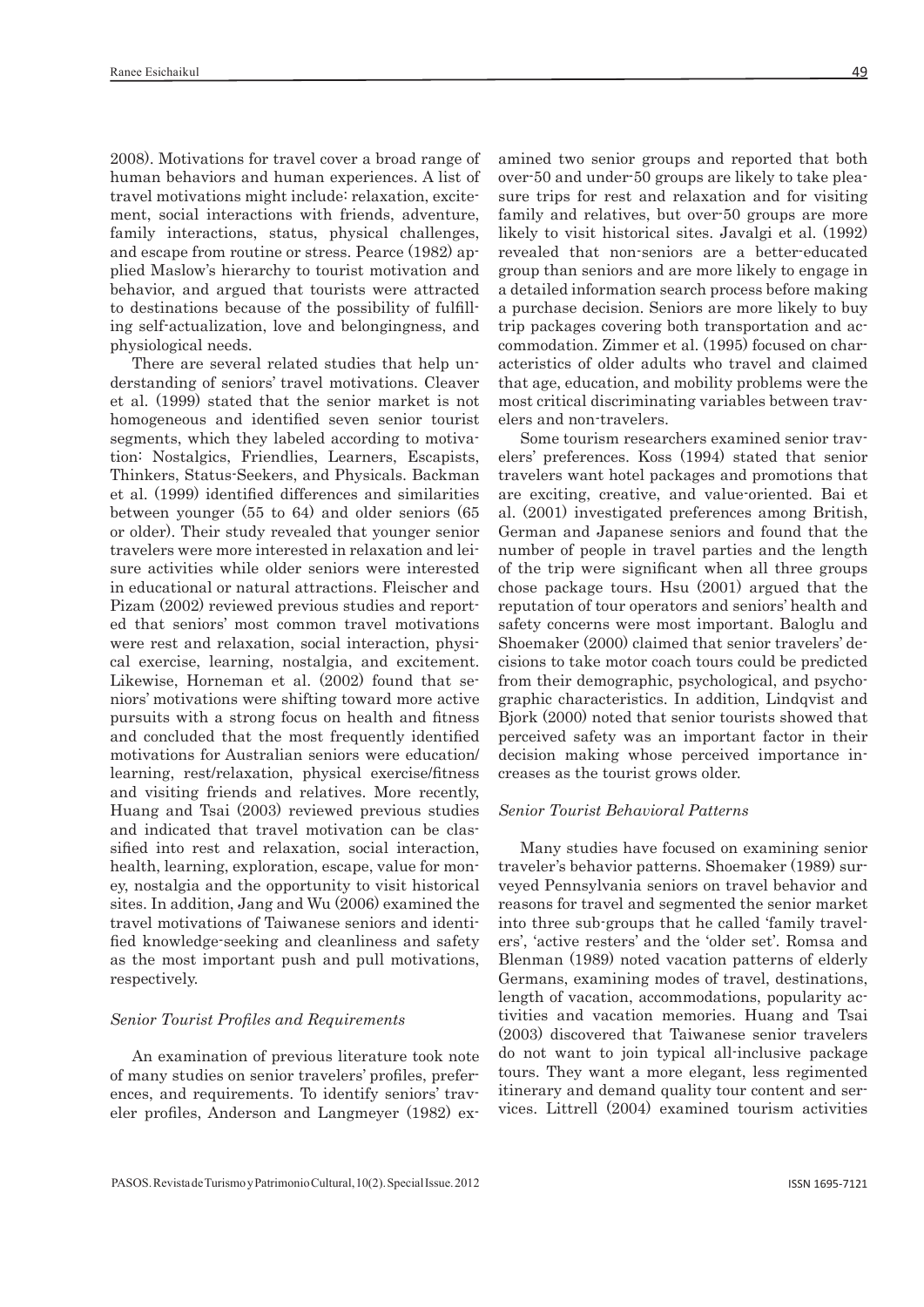and shopping behaviors of senior travelers. In that study, travel activities included outdoors, cultural, and sports and entertainment tourism. Tourist profiles differed based on the likelihood of shopping at retail venues, preferred shopping mall characteristics and sources of shopping information.

Motivation is a state of need condition that drives an individual toward certain types of action that are seen as likely to bring satisfaction (Moutinho, 2000). Motivation is also defined as a force within an individual that causes him or her to do something to fulfill a biological need or psychological desire (Fridgen, 1996). Travel motivation relates to why people travel (Hsu and Huang, 2008). Motivations for travel cover a broad range of human behaviors and experiences. A list of these motivations might include: relaxation, excitement, social interactions with friends, adventure, family interactions, status, physical challenges, and escape from routine or stress. Pearce (1982) applied Maslow's hierarchy to tourist motivation and behavior, and argued that tourists were attracted to destinations because of the possibility of fulfilling self-actualization, love and belongingness, and physiological needs.

There are several related studies that help understanding of seniors' travel motivations. Cleaver et al. (1999) stated that the senior market is not homogeneous and identified seven senior tourist segments, which they labeled according to motivation: Nostalgics, Friendlies, Learners, Escapists, Thinkers, Status-Seekers, and Physicals. Backman et al. (1999) identified differences and similarities between younger (55 to 64) and older seniors (65 or older). Their study revealed that younger senior travelers were more interested in relaxation and leisure activities while older seniors were interested in educational or natural attractions. Fleischer and Pizam (2002) reviewed previous studies and reported that seniors' most common travel motivations were rest and relaxation, social interaction, physical exercise, learning, nostalgia, and excitement. Likewise, Horneman et al. (2002) found that seniors' motivations were shifting toward more active pursuits with a strong focus on health and fitness and concluded that the most frequently identified motivations for Australian seniors were education/ learning, rest/relaxation, physical exercise/fitness and visiting friends and relatives. More recently, Huang and Tsai (2003) reviewed previous studies and indicated that travel motivation can be classified into rest and relaxation, social interaction, health, learning, exploration, escape, value for money, nostalgia and the opportunity to visit historical sites. In addition, Jang and Wu (2006) examined the travel motivations of Taiwanese seniors and identified knowledge-seeking and cleanliness and safety as the most important push and pull motivations, respectively.

# **Methodology**

This research was carried out through a threestage process. Firstly, an extensive review of literature focusing on senior tourist motivations, behavior and travel requirements was conducted to identify travel motivations and behavioral patterns performed by senior tourists. The motivations, travel behavior and requirements frequently cited in literature were selected to be included in questionnaire items.

In the second stage of the research, a questionnaire was developed to collect quantitative data. The questionnaire instrument consisted of five parts. The first part dealt with personal characteristics of the respondents. The second part included questions of travel behavior and trip characteristics. The third part was designed to gather opinions on travel motivations. Senior tourists were asked to give opinions on a five-point Likert scale (1- strongly disagree to 5 - strongly agree). The fourth part included 17 attributes of travel requirements for which senior tourists were asked to rate the perceived importance of each of the attributes in considering their destination selection. These 17 attributes covered major tourism components of destination selection, including accommodation, accessibility, attractions amenities and public services. A five-point Likert scale was used to measure the importance variables  $(1 - \text{very unimportant to } 5 - \text{very important}).$  The final part covered 17 attributes of travel requirements for which senior tourists were asked to rate the satisfaction of performance of each of the attributes after travelling in Thailand. Content validity of these questionnaire items was evaluated by two tourism professionals and two faculty members from a tourism business school. Subsequently, a pilot test was conducted to assess how well the research instrument captured the constructs it was supposed to measure and to test the comprehension of the questionnaire items. Reliability of these questionnaire items was assessed by calculating Cronbach's alpha coefficients. The result of the reliability test was at 0.9354, which meant that the questionnaire was reliable as an instrument for data collection. To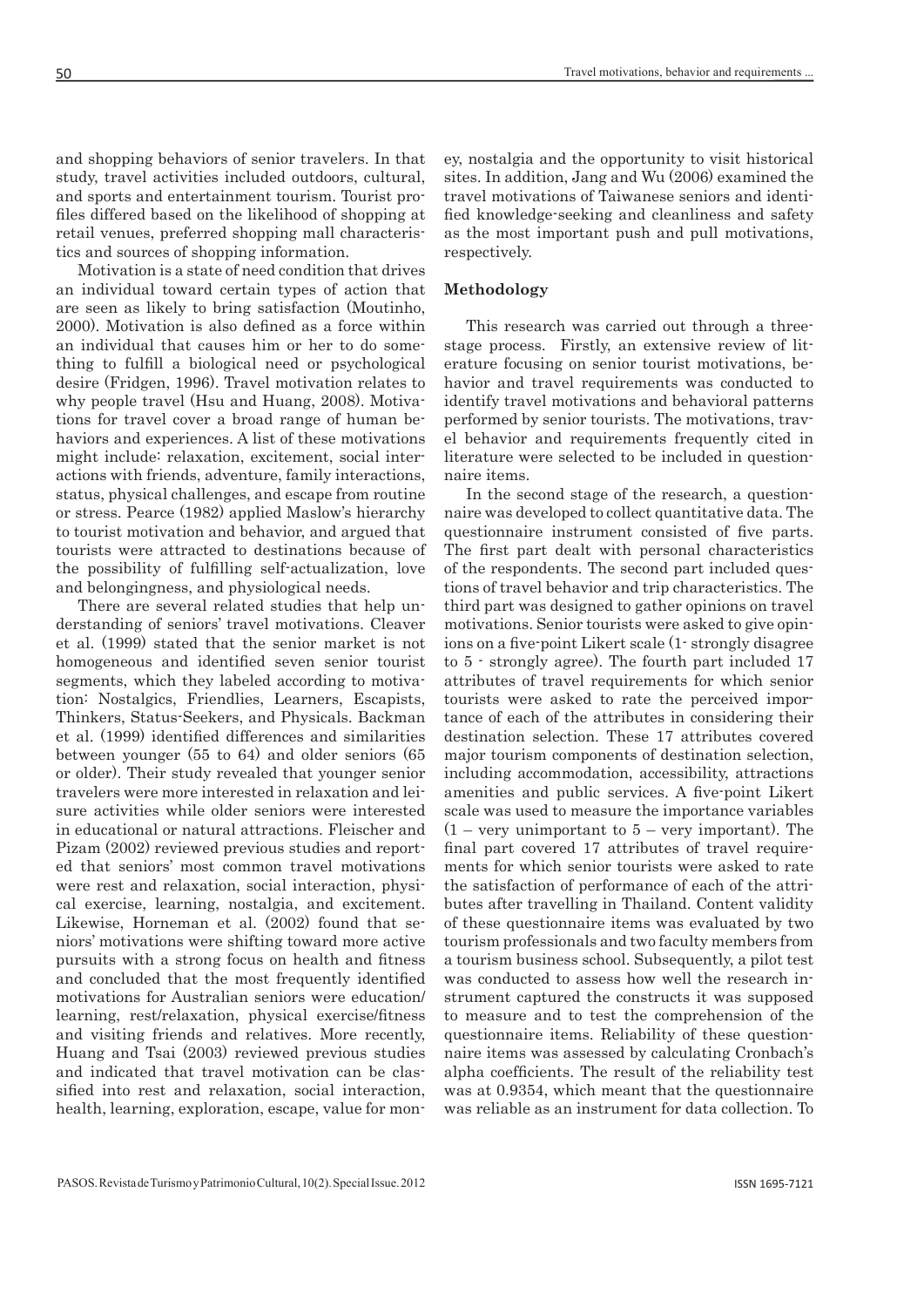increase a variety of international respondents, the questionnaire was translated into French as well.

The samples for this study were 400 senior tourists, aged 55 years and over who were travelling in Thailand. Using a convenience sampling method, data were collected through a self-administered questionnaire at major tourist destinations, including Bangkok, Chiangmai, Phuket, Pattaya and Hua-Hin in 2009. Out of 600 questionnaires distributed, 467 surveys were collected, of which 37 were discarded due to a large numbers of missing values. A total of 430 questionnaires were used for the data analysis. Statistical tools employed for descriptive analysis were frequency, percentage, mean, and standard deviation; and those for inferential statistical analysis were t-test, F-test, and least significant difference. Importance-Performance Analysis was also conducted.

Importance-Performance Analysis (IPA) is a practical technique used for understanding two dimensions of customer attributes: perceived importance and performance level. Since Martilla and James (1977) first introduced IPA to the marketing literature, it has been an effective tool used by researchers in various industries, including servicebased industries, such as tourism, spa, and hotel and food services (Farnum and Hall, 2007; Jang *et al*., 2009; Zhang and Chow, 2004; Koh *et al*., 2010).

Finally, an interview was developed as a method to collect qualitative data from major stakeholders, both public and private. These in-depth interviews focused on vital contexts of the European senior tourist market, and provided an assessment of strengths and weaknesses of managing tourism resources, facilities and services for the European senior market. Using a purposive sampling method, the key informants were contacted by phone for a brief interview to explain the purpose of the study. The research interview questions were then sent through e-mail or by post. After each interview, a record was transcribed, responses were coded and tentative categories were generated (Patton, 1990). A total of thirty-seven in-depth interviews were conducted, including 8 key informants from public sectors, such as policy planners from the Ministry of Tourism and Sports and the Tourism Authority of Thailand. Twenty-nine key informants were from various tourist-related businesses, such as tour operators, hotels, hospitals, spa operators and tourism trade associations. The length of these interviews varied from 35 minutes to 1 hour with an average of 51.48 minutes per interview.

#### **Results**

Table 1 shows the demographic characteristics of the respondents.

| <b>Demographic characteristics</b>   | <b>Number of</b><br>respondents | Percentage     |
|--------------------------------------|---------------------------------|----------------|
| <b>Gender</b>                        |                                 |                |
| <b>Male</b>                          | 280                             | 65.12          |
| <b>Female</b>                        | 150                             | 34.88          |
| Age                                  |                                 |                |
| 55-59                                | 198                             | 46.05          |
| 60-64                                | 121                             | 28.14          |
| 65 and older                         | 111                             | 25.81          |
| <b>Education</b>                     |                                 |                |
| <b>Elementary</b>                    | 38                              | 8.83           |
| <b>High school</b>                   | 113                             | 26.28          |
| <b>Technical/vocational</b>          | 73                              | 16.98          |
| <b>College/university degree</b>     | 143                             | 33.26          |
| <b>Graduate degree</b>               | 63                              | 14.65          |
| <b>Marital status</b>                |                                 |                |
| <b>Single</b>                        | 77                              | 17.91          |
| <b>Married</b>                       | 291                             | 67.67          |
| <b>Widowed</b>                       | 24                              | 5.58           |
| <b>Divorced</b>                      | 38                              | 8.84           |
| <b>Health status</b>                 |                                 |                |
| <b>Excellent</b>                     | 173                             | 40.23          |
| Good                                 | 221                             | 51.40          |
| Fair                                 | 28                              | 6.51           |
| Poor                                 | 8                               | 1.86           |
| <b>Employment</b>                    |                                 |                |
| <b>Work full-time</b>                | 173                             | 40.23          |
| <b>Work part-time</b>                | 64                              | 14.89          |
| Retired more than one year           | 134                             | 31.16          |
| <b>Retired 1 year or less</b>        | 43                              | 10.00          |
| <b>Unemployed</b>                    | 16                              | 3.72           |
| <b>Economic status</b>               |                                 |                |
| <b>Very abundant</b>                 | 43                              | 10.00          |
| <b>Abundant</b>                      | 168                             | 39.07          |
| <b>Enough</b>                        | 206                             | 47.91          |
| A little difficult                   | 13                              | 3.02           |
| <b>Income source</b>                 |                                 |                |
| <b>Pension</b>                       | 142                             | 33.02          |
| <b>Work/own savings</b>              | 270                             | 62.79          |
| <b>Children's support</b>            | 4                               | 0.93           |
| <b>Relatives or friend's support</b> | 8                               | 1.86           |
| <b>Social benefits</b>               | 6                               | 1.40           |
| <b>Hobbies and interests</b>         |                                 |                |
| <b>Reading</b>                       | 273                             | 63.49          |
| <b>Watching TV</b>                   | 181                             | 42.09          |
| <b>Planting</b>                      | 96                              | 22.33          |
| <b>Listening to music</b>            | 166<br>325                      | 38.60<br>75.58 |
| <b>Travel</b><br><b>Sporting</b>     | 178                             | 41.40          |
| <b>Watching movie</b>                | 142                             | 33.02          |
|                                      |                                 |                |

Table 1. Demographic characteristics of the respondents  $(N = 430)$ 

The table shows that 65.12% of the respondents were male. Nearly half of the respondents (46.05%) were between age 55 and 59; 28.14% were between 60 and 64 and 25.81% were age 65 or older. 33.26% of the respondents had earned bachelor's degrees.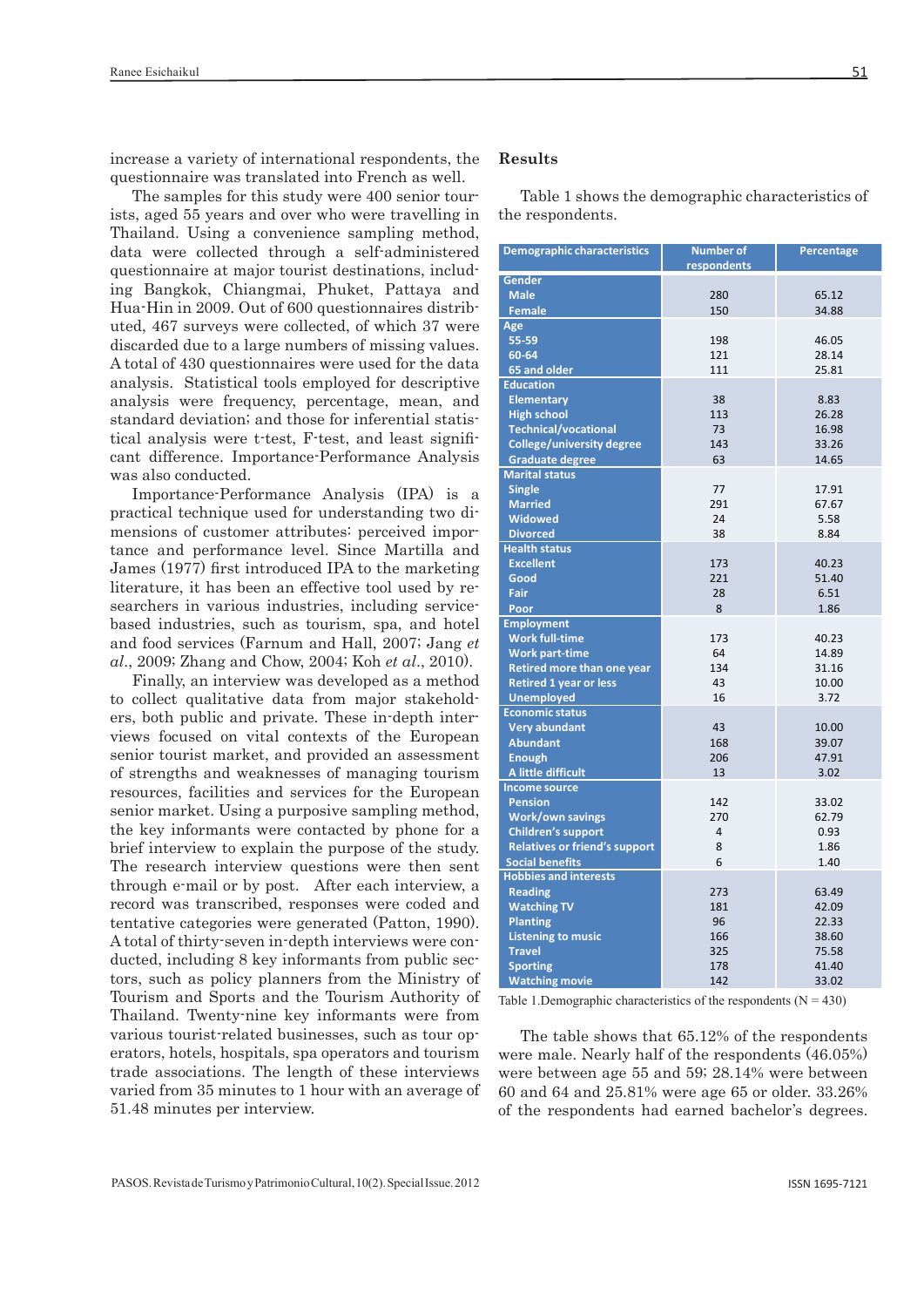| <b>Travel motivations</b>                | <b>Mean</b> | Std. Dev. |
|------------------------------------------|-------------|-----------|
| <b>Rest and relaxation</b>               | 4.13        | 1.02      |
| <b>Visit to new places</b>               | 3.97        | 1.07      |
| Learn and experience new things          | 3.96        | 0.99      |
| <b>Get away from stress</b>              | 3.80        | 1.19      |
| <b>Escape from day-by-day activities</b> | 3.69        | 1.18      |
| <b>Meet people and socialization</b>     | 3.64        | 1.02      |
| <b>Improve health and well-being</b>     | 3.60        | 1.00      |
| Take challenge/experience an adventure   | 3.59        | 1.05      |
| Seek intellectual enrichment             | 3.48        | 1.09      |
| <b>Exercise physically</b>               | 3.10        | 1.09      |
| <b>Visit family and friends</b>          | 2.98        | 1.44      |

Table 2. Travel motivations (*N* = 430)

| <b>Attributes</b>                                   | <b>Mean</b> | Std. Dev. |
|-----------------------------------------------------|-------------|-----------|
| <b>Safety of the destination</b>                    | 4.19        | 0.99      |
| <b>Location of accommodation</b>                    | 4.02        | 1.06      |
| <b>Natural attractions</b>                          | 4.01        | 0.94      |
| Price of inclusive packages/hotels                  | 3.99        | 0.98      |
| Variety of suitability of food and beverage         | 3.97        | 0.91      |
| <b>Easy accessibility of destination</b>            | 3.94        | 0.95      |
| <b>Historical attractions</b>                       | 3.84        | 0.96      |
| <b>Cultural attractions</b>                         | 3.82        | 0.95      |
| <b>Local transportation</b>                         | 3.80        | 0.93      |
| <b>Convenient immigration and customs procedure</b> | 3.73        | 1.05      |
| <b>Availability of medical facilities</b>           | 3.73        | 1.04      |
| <b>Infrastructure</b>                               | 3.71        | 0.98      |
| <b>Service quality of travel agents</b>             | 3.70        | 1.13      |
| Service quality of tour leaders and tour guide      | 3.64        | 1.13      |
| <b>Hotel accessibility and disability features</b>  | 3.41        | 1.18      |
| <b>Special events and festivals</b>                 | 3.40        | 0.99      |
| <b>Leisure activities</b>                           | 3.15        | 1.13      |

Table 3. Importance of tourism attributes of travel requirements (*N*= 430)

Over two-thirds of the respondents (67.67%) were married. 40.23% worked part-time and 62.79% had their own savings as their income source. Half of the respondents identified self-perceived health status as 'good' (51.40%) and self-perceived economic status as 'enough' (47.91%). 27.67% were British while 17.21% were Dutch and 13.72% were German; the remaining 41.4% were nationals of assorted other European countries.

For travel motivations, research findings in Table 2 showed that the three principal travel motivations of sampled European senior tourists were rest and relaxation (mean  $= 4.13$ ), visits to new places  $(3.97)$ and learning and experiencing new things (3.96).

As for travel behavior, the result showed that the majority of respondents (41.40%) traveled to Thailand for the first time, whereas 31.86% had visited Thailand more than 4 times. More than half of the respondents (58.37%) planned to stay in Thailand for 15 days or more. Most of them traveled with their spouse (54.42%), and arranged their trip by themselves (45.34%). They visited Bangkok (59.77%), Chiang Mai (40.93%) and Phuket (34.88%). The major reason to visit Thailand was friendly people (72.79%). The major intended activity was leisure and sightseeing (72.56%). Half of the respondents preferred to stay in a 4-star hotel (47.67%), and used a car to travel around Thailand (41.86%). The major source of information was family and friends (46.74%). Their estimated daily expenditure was below US\$ 100 (41.86%) and 23.25% estimated between US\$ 100-120. The largest number of re-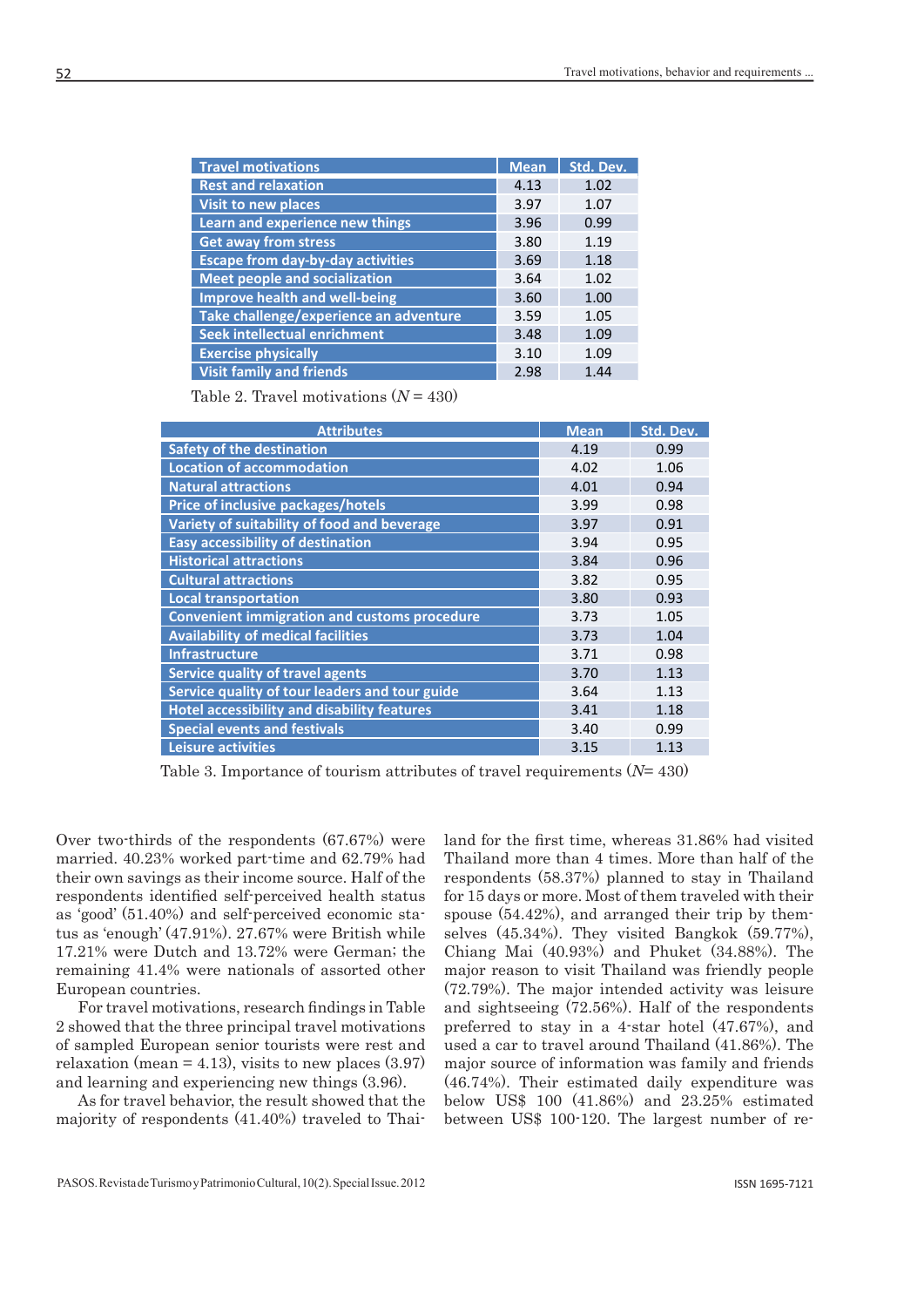| <b>Attributes</b>                                   | <b>Mean</b> | Std. Dev. |
|-----------------------------------------------------|-------------|-----------|
| <b>Safety of the destination</b>                    | 4.10        | 0.95      |
| <b>Location of accommodation</b>                    | 4.09        | 0.86      |
| <b>Natural attractions</b>                          | 4.05        | 0.81      |
| Price of inclusive packages/hotels                  | 4.03        | 0.94      |
| Variety of suitability of food and beverage         | 4.01        | 0.86      |
| <b>Easy accessibility of destination</b>            | 3.98        | 0.88      |
| <b>Historical attractions</b>                       | 3.98        | 0.89      |
| <b>Cultural attractions</b>                         | 3.96        | 0.88      |
| <b>Local transportation</b>                         | 3.90        | 0.93      |
| <b>Convenient immigration and customs procedure</b> | 3.82        | 0.97      |
| <b>Availability of medical facilities</b>           | 3.81        | 0.95      |
| <b>Infrastructure</b>                               | 3.81        | 0.91      |
| <b>Service quality of travel agents</b>             | 3.79        | 1.03      |
| Service quality of tour leaders and tour guide      | 3.77        | 1.05      |
| <b>Hotel accessibility and disability features</b>  | 3.69        | 0.97      |
| <b>Special events and festivals</b>                 | 3.68        | 0.94      |
| <b>Leisure activities</b>                           | 3.52        | 0.94      |

Table 4. Satisfaction of tourism attributes of travel requirements (*N*= 430)

spondents preferred to visit Thailand in January (33.49%). Almost all of the respondents (88.60%) will revisit Thailand while 52.32% will revisit in the same year. Besides Thailand, 39.53% of the respondents would most like to visit Vietnam.

A total of 430 respondents were surveyed and asked to rate the perceived importance of each of the 17 attributes of travel requirements in considering their destination selection. Table 3 shows that among respondents' travel requirements, safety of the destination was indicated as the most important  $(mean = 4.19)$ , followed by 'location of accommodation' (4.02), and 'natural attractions' (4.01).

Likewise, Table 4 shows that the three top satisfactions of their travel requirements were safety of the destination (4.10), location of accommodation (4.09), and natural attractions (4.05). Moreover, Ftest and t-test indicated that differences in gender, age, education, employment, and health status of the respondents were significant factors in determining travel requirements.

In this study, IPA (Martilla and James, 1977 ) is used to analyze importance and satisfaction level of five tourism components of Thailand (17 attributes). In applying IPA to the current study, mean tourist ratings of importance and performance across 17 attributes are plotted against each other, and the resulting importance-performance (IP) space is divided into four quadrants. Figure 1 shows the results of IPA. Quadrant 1 top left (Concentration Here) represents highly important factors with low levels

of service satisfaction. No factor that requires such high-priority improvements has been found. Quadrant 2 top right (Keep up the Good Work) represents important factors with a high level of satisfaction. Nine factors were found, including the location of the accommodation, the price of inclusive packages or hotels, the variety and suitability of food and beverages, easy accessibility to destinations, local transportation, natural attractions, historical attractions, cultural attractions, and safety of the destination. Thailand must thus maintain high service quality of these attributes in order to guarantee continued satisfaction. Quadrant 3 bottom left (Low Priority) represents factors that registered low levels of importance and low levels of satisfaction. Eight factors were found, including hotel accessibility and disability features, convenient immigration formalities and customs, special events and festivals, the service quality of travel agents, leisure activities, availability of medical facilities, and infrastructure. Although these factors ranked as low priority, some factors were close to the average mean. Thailand should consider giving priority to some of these areas. Finally, quadrant 4 bottom right (Possible Overkill) represents factors with low importance but high levels of satisfaction. The result showed no factors in this quadrant.

Furthermore, the in-depth interviews were conducted to investigate vital contexts of senior tourist market, and an assessment of strengths and weaknesses of tourism resources, facilities and services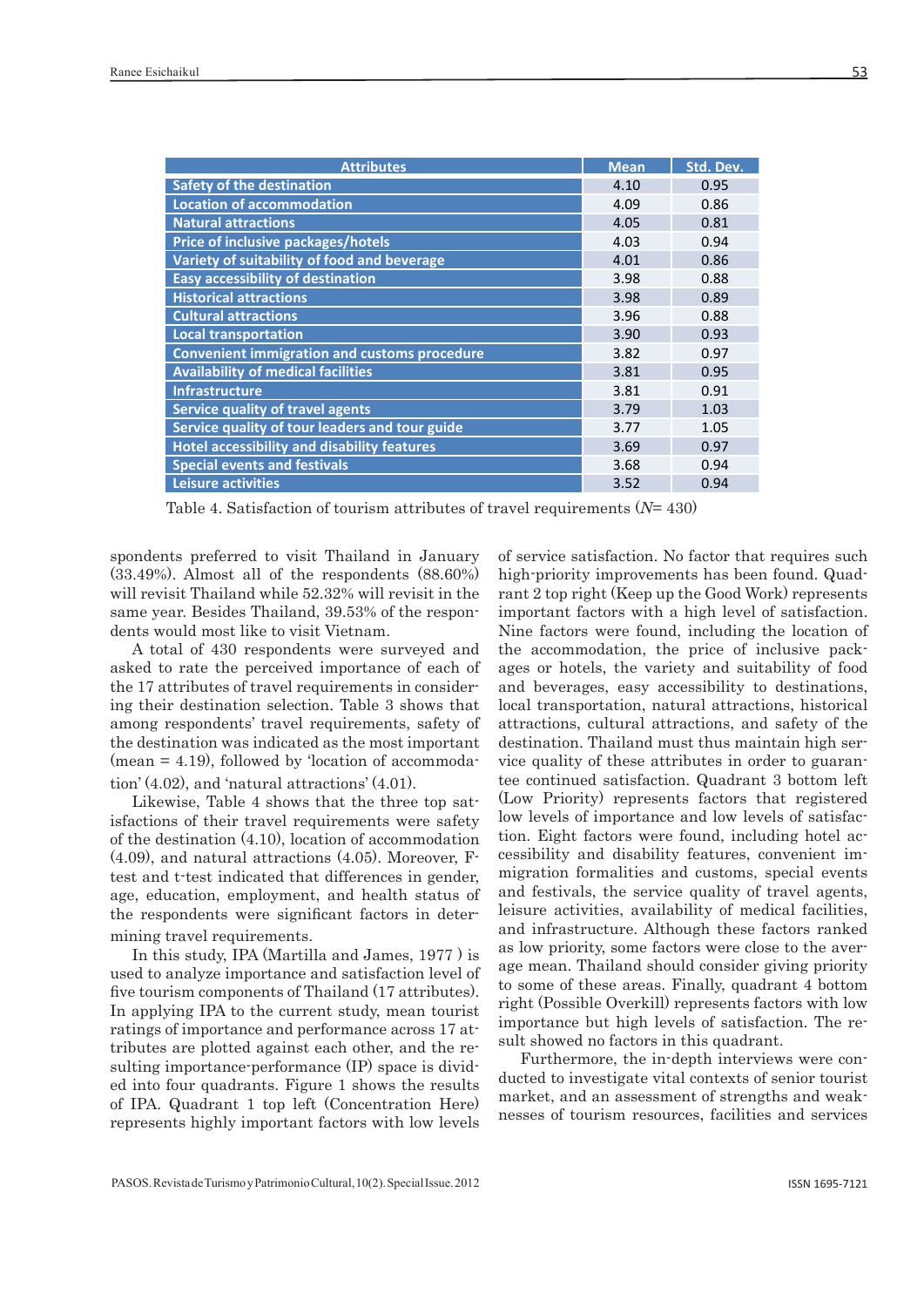for European senior market. Various key informants identified some fundamental contexts of European senior market in Thailand as shown in Table 5. Results from qualitative data pointed out significant strengths and weaknesses of managing tourism resources, facilities and services for European senior tourists in Thailand as shown in Table 6.

Subsequently, results from interviews revealed that senior European tourists can be classified into three groups. The first group consists of senior tourists between ages 55 and 65 who are still working and often visit Thailand for leisure purposes for two weeks in winter. Members of this group may also buy package tours and visit Thailand for the first time. The second group is made up of retired senior tourists age 65 and older that usually travel to Thailand and stay for one to two months. They prefer to stay in 3 to 4 star hotels—often the same hotels every time. The hotel should be in town where supermarkets, restaurants, hospitals are in proximity. Lastly, long-stay senior tourists usually stay for 2 – 3 months in self-catering accommodations.

Some travel to Thailand for medical treatment. Most senior European tourists travel to Thailand because of the friendly people, sun-sea-sand attractions, local culture, warm climate, good food, value for money and high standard of medical care. The major problem of servicing senior tourists identified by key informants were communication (language) problems, lack of facilities for the disabled in public areas, lack of foreign language road signs, expensive local transport, short-term visa issues, and safety standards for transportation.

#### **Discussion and recommendations**

Comparative studies relating to travel motivations and behavior of senior tourists have been undertaken mostly in America and Europe. Some studies focused on Taiwanese senior travelers. Very little attention has been devoted to understanding the European senior tourists in Thailand. During the last decade, the number of European senior tourists in Thailand has not been increased significantly even though Tourism Authority of Thailand has recognized and attempted to promote this growing market. The travel behavior results revealed that 41.4% of respondents visited Thailand for the first time while 31.86 % who were from affluent western countries, have visited Thailand more than



Figure 1.Importance Performance Analysis

**Notes**:  $1 =$  location of accommodation;  $2 =$  price of inclusive packages/hotels;  $3 =$  hotel accessibility;  $4 = \text{variety}$  and suitability of food and beverage;  $5 = \text{easy}$  accessibility to destination;  $6 =$  local transportation;  $7 =$  convenient immigration and customs procedure; 8 = natural attractions; 9 = historical attractions; 10 = cultural attractions; 11 = special events and festivals;  $12$  = service quality of travel agent;  $13$  = service quality of tour leader and tour guide;  $14$  = leisure activities;  $15$  = availability of medical facilities;  $16$  = infrastructure;  $17$  = safety of destination.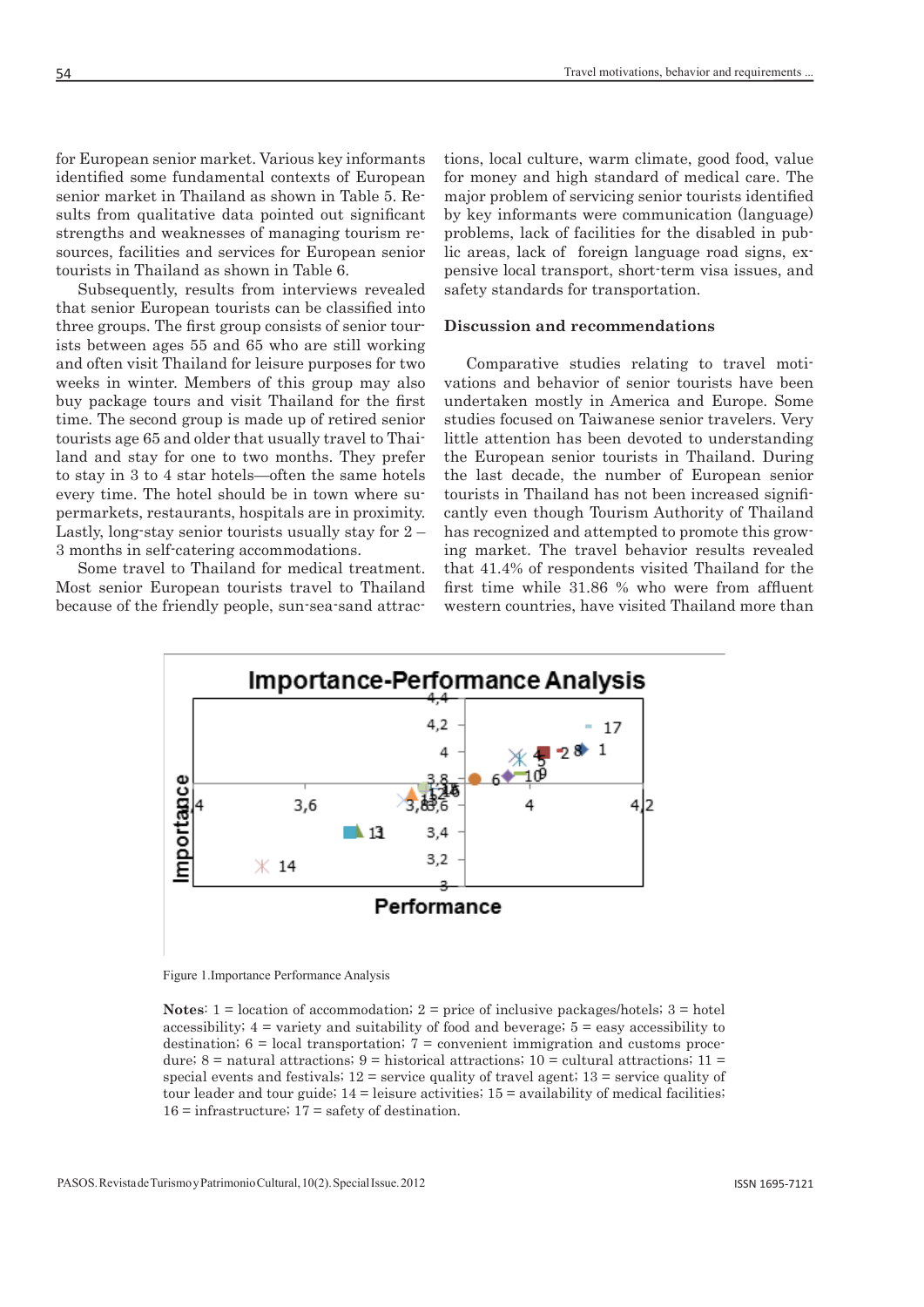| <b>Key informants</b>         | <b>Contexts of European senior market</b>                                                                                                                                                                                                                                                                                                                                                                                                                                                                                                                                           |
|-------------------------------|-------------------------------------------------------------------------------------------------------------------------------------------------------------------------------------------------------------------------------------------------------------------------------------------------------------------------------------------------------------------------------------------------------------------------------------------------------------------------------------------------------------------------------------------------------------------------------------|
| <b>Tour operators</b>         | Most European senior tourists visiting Thailand are in middle level of income but like to<br>go abroad once to twice a year for leisure purposes and escape from cold winter for<br>sun-sea-sand. They can be classified into 3 groups:<br>Age between 55-65 who are still employed but take vacation for 2 weeks in<br>(1)<br>Thailand during their winter.<br>(2)<br>Age 65 and over that are retired and often travel to Thailand and stay for 1-2<br>months.<br>(3)<br>Long stay group who buy or rent a self-catering accommodation in Chiangmai or<br>Hua-Hin for 2-3 months. |
| <b>Hotels</b>                 | Most European senior tourists come to Thailand with their spouses. They like to rest<br>and relaxation and enjoy tranquility and being pampered by Thai people in a tropical<br>climate destination. They love the sea and wish to learn some local wisdom and<br>culture.                                                                                                                                                                                                                                                                                                          |
| <b>TAT</b>                    | Senior tourists from Nordic and Baltic countries are more male (55%) between age 55<br>and 70. Most of them are married, healthy and working as middle level of employees or<br>businessmen. Their major source of income comes from business and social welfare.                                                                                                                                                                                                                                                                                                                   |
| <b>Tourism</b><br>association | Senior tourists who are in middle level of income would like to visit Thailand for leisure<br>and cultural activities. Some are employed while some have been retired.                                                                                                                                                                                                                                                                                                                                                                                                              |
| <b>Hospitals</b>              | Most of retired senior tourists like to visit Thailand. They are affluent and afford to pay<br>their medical expenses by themselves. They expect high level of medical services from<br>the hospitals.                                                                                                                                                                                                                                                                                                                                                                              |
| Spa operators                 | European senior tourists enjoy beauty of nature, outdoor weather and like to use spa<br>services. They often visit for spa treatment for a few hours.                                                                                                                                                                                                                                                                                                                                                                                                                               |

Table 5. Vital contexts of European senior market in Thailand

4 times. This showed that more than one-third of the respondents were repeated visitors due to our friendly people and slightly higher number of respondents is first time visitors who perhaps have been recommended to visit Thailand by their family and/or friends. Besides Thailand, 39.53% of the respondents would most like to visit Vietnam. More emerging destinations have developed and become very competitive to Thailand in the near future.

From the findings of this research, it is clear that travel motivations of the respondents are rest and relaxation (4.13), visits to new places (3.97) and learning and experiencing new things (3.96). Anderson and Langmeyer's (1982), Fleischer and Pizam's (2002), Horneman et al.'s (2002) studies of senior travel motivation are similar. Rest and relaxation is one of the fundamental human needs as mentioned by Pearce (1992). Patterson (2002) study result of searching for new things as senior travel motivation is in the same way. Senior travelers today are interested in discovering new things more than previous senior generation.

Safety of the destination is the most important factor for respondents which is similar to Hsu's (2001) and Lindqvist and Bjork's (2000) studies. Many European cities maintain their high standard of safety and security, as a result senior tourists would expect the same level of safety while travelling. Perceived importance of safety tends to increase as tourists grow older. Moreover, natural attractions were found to be one of the most important factors for senior tourists, which is similar to Norman et al.'s (2001) study. A large number of senior tourists still enjoy sun-sea-sand vacation and is attracted to beauty of mountains and forests.

The results of this research provide some insight information of senior tourists for planners and marketers. In this case, it is necessary for Thailand to develop certain policy measures and strategies in public and private sectors. Important policies include tourism promotion for European senior tourists, for long stays and for medical tourists. Provision of safety protection for senior tourists, physical improvement of tourist destinations, development of easy and convenient accessibility, support for accommodation and attractions, and facility improvement for senior tourists should be taken into consideration if Thailand wants to attract more senior tourists from European countries.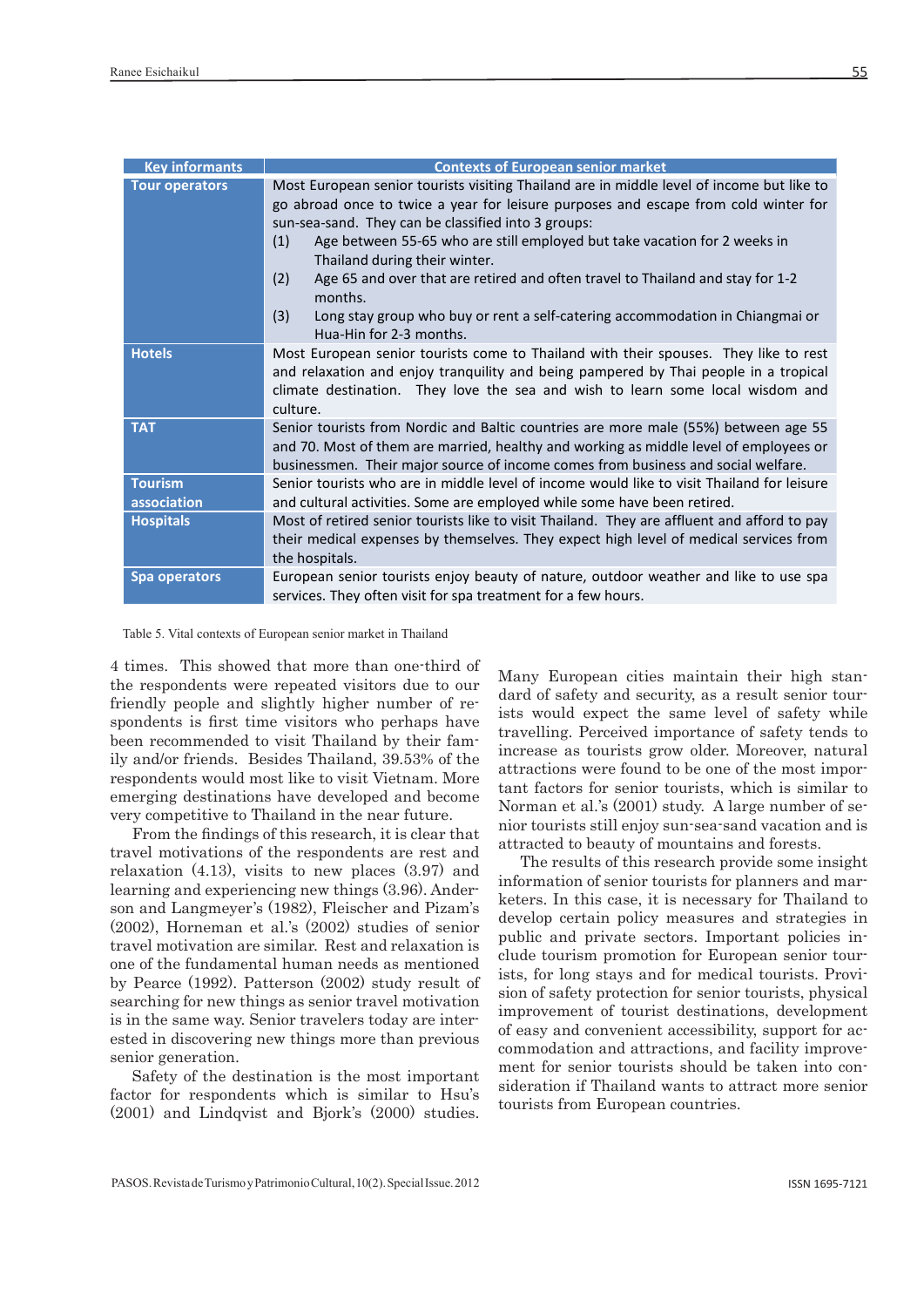| <b>Strengths</b>                                                                                                                                                                                                                                                                                                                                                                                                         | <b>Weaknesses</b>                                                                                                                                                                                                                                                                                                                                                                                 |
|--------------------------------------------------------------------------------------------------------------------------------------------------------------------------------------------------------------------------------------------------------------------------------------------------------------------------------------------------------------------------------------------------------------------------|---------------------------------------------------------------------------------------------------------------------------------------------------------------------------------------------------------------------------------------------------------------------------------------------------------------------------------------------------------------------------------------------------|
| Thai people are friendly and polite. They offer<br>warm welcome and Thai hospitality to senior<br>tourists. They usually give respects to older people<br>as part of their custom.<br><b>Beautiful</b><br>scenic<br>sun-sea-sand<br>and<br>natural                                                                                                                                                                       | Some service providers cannot communicate in English<br>fluently with European senior tourists. There is a lack of<br>local tour guides who are able to speak third languages,<br>such as French, Germany, and Italian. Local people<br>seldom speak other foreign languages than English.<br>Many European senior tourists wish to receive and claim                                             |
| attractions where senior tourists can visit all year<br>round particularly in winter. Cultural attractions are<br>unique and interesting to European senior tourists.                                                                                                                                                                                                                                                    | welfare medical treatment or surgery in Thailand, but<br>their government will not allow them to do so. Medical<br>welfare and insurance in various European countries will<br>not cover medical treatment in Thailand even though<br>their domestic treatment is not sufficient and their<br>patients have to wait in a long queue for medical<br>treatment.                                     |
| Trip to Thailand is inexpensive and value for money<br>for European senior tourists.                                                                                                                                                                                                                                                                                                                                     | Physical facilities and equipments for senior or disabled<br>tourists are not adequate and efficient, such as ramps,<br>serviced elevators, smooth and easy to walk footpath.<br>Suwannabhumi airport has many gates that are located<br>far away from immigration and baggage claim. Senior<br>tourists have to walk a long way to get through<br>immigration and customs.                       |
| professional<br><b>Most</b><br><b>tour</b><br>operators<br>and<br>are<br>understand the nature and differences among<br>European senior tourists.<br>Tour operators are<br>familiar with major tourist destinations. They can<br>design tourism products according to customer<br>needs. They provide standard and excellent services<br>for tourists, such as quality tour guides, safe<br>transfer/transport services. | Safety procedures for tourists and safety standards in<br>transportation systems, such as buses, boats and ferries<br>are not up to standards in some tourist destinations.<br>Tourist police has been increased but are still insufficient<br>in various popular tourist attractions. Safety procedures<br>at the beach are not efficient and there is a lack of live<br>guards in many beaches. |
| Hotel staff usually provides friendly services and<br>treat senior guests like their elder relatives. Senior<br>tourists enjoy privacy, tranquility and safety in<br>hotels or resorts by the sea or in the mountain<br>areas.                                                                                                                                                                                           | Price of local transportation is high in some seaside<br>destinations such as Phuket. Some taxi drivers are not<br>honest and attempt to overcharge.                                                                                                                                                                                                                                              |
| Most hospital services are certified by JCI, together<br>with all modern medical equipments and facilities.<br>Their warm, friendly trained medical assistants and<br>staff provide quality services. Medical cost is<br>reasonable to European standards.                                                                                                                                                               | A few road signs are in English or in foreign language<br>which make it difficult for foreign tourists to move<br>around destinations by themselves independently or<br>rent a car and drive around.                                                                                                                                                                                              |
| Thai spa provides standard and quality services for<br>authentic Thai ways, such as traditional Thai<br>massage, Thai herbs, Thai healing, as well as Thai<br>wisdom that has been well blended with the<br>western style of well being. Spas are extremely<br>affordable<br>popular among<br>international<br>and<br>tourists.                                                                                          | $\overline{\phantom{a}}$                                                                                                                                                                                                                                                                                                                                                                          |

Table 6. Strengths and weaknesses of tourism resources, facilities and services for European senior tourists

# **Limitations**

This study has limitations in association with data used because data were collected on the site where the respondents were already in Thailand. The result may not truly reflect their actual motivations and perceived importance of tourism components prior to visiting Thailand because some factors as perceptions, attitudes and travel experiences may influence the assessment while they were

on site locations after the vacation experiences. Another limitation is that all the points shown in IPA grids were on a diagonal and this might indicate that the respondents classified on the same way importance and satisfaction. In addition, IPA also treats a sample as homogenous group, which may diminish the accuracy of the results when tourists differ in terms of the important rating they allocate to service attributes.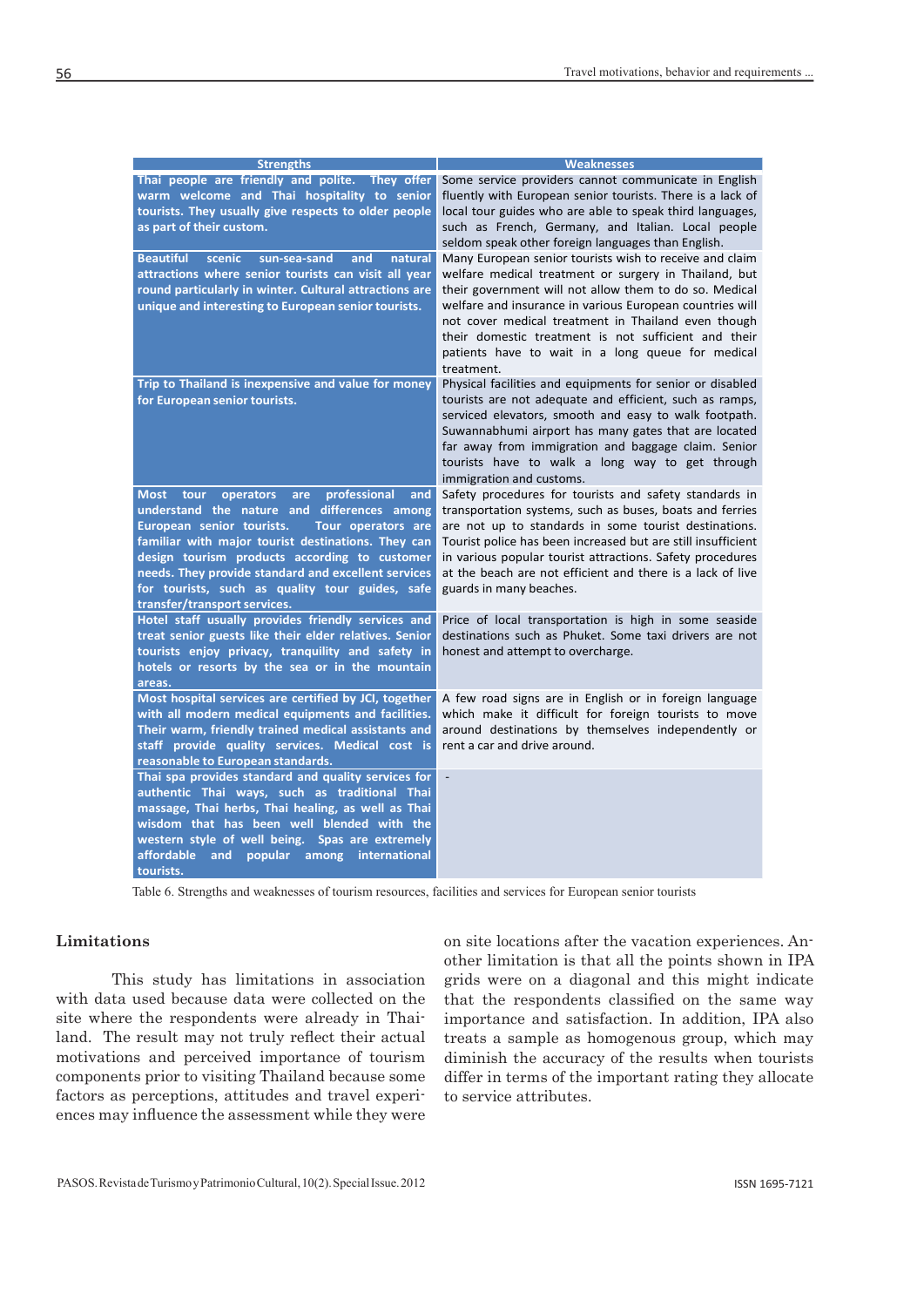#### **References**

- Anderson, B. and Langmeyer, L. 1982 "The under-50 and over-50 traveler: A profile of similarities and differences."*Journal of Travel Research*, 20(4): 20-24.
- Backman K., Backman, S., Silverberg, K.
- 1999 "An investigation into the psychographics of senior nature-based travellers." *Tourism Recreation Research,* 14(1): 13-22.
- Bai, B.X., Jang, S., Cai, L.A., and O'Leary, J.T.
- 2001 "Determinants of travel mode choice of senior travelers to the United States." *Journal of Hospitality & Leisure Marketing*, 8(3/4): 147-168.
- Baloglu, S. and Shoemaker, S.
- 2001 "Prediction of senior travelers' motorcoach use from demographic, psychological, and psychographic characteristic*.*" *Journal of Travel Research*, 40(1): 12-19.
- Cleaver, M., Muller, T., Ruys, H., Wei, S.
- 1999 "Tourism product development for the senior market, based on travel-motive research." *Tourism Recreation Research*, 24(1): 5-11.
- Crompton, J.L.
- 1979 "Motivations for pleasure vacation." *Annals of Tourism Research*, 6(4): 408-424.
- Dann, G.M.S.
- 2001 "Senior tourism." *Annals of Tourism Research*, 28(1): 238-240.
- Farnum, J. and Hall, T.
- 2007 "Exploring the utility of importance performance analysis using confidence interval and market segmentation strategies." *Journal of Park & Recreation Administration*, 25(2): 64-83.
- Fleischer, A., and Pizam, A.
- 2002 "Tourism constraints among Israeli Seniors." *Annals of Tourism Research*, 29(1): 106-123.
- Fridgen, J.D.
- 1996 *Dimensions of Tourism,* MI: Butterworth-Heinemann.
- Hall, C. M.
- 2006 "Demography." In Dimitrios Buhalis and Carlos Costa, (eds.) *Tourism Management Dynamics: Trends, Management and Tools*. Burlington: Elsevier Butterworth-Heinemann, 9-18.
- Horneman, L., Carter, R., Wei, S., Ruys, A. 2002 "Profiling the senior traveler: an Australian perspective." *Journal of Travel Research*, 41(1): 23- 38.
- Hsu, C.H.C.
- 2001 "Importance and dimensionality of senior motorcoach traveler choice attributes." *Journal of Hospitality and Leisure Marketing*, 8(3/4): 51-70.

Hsu, C.H.C. and Huang, S.

2008 "Travel motivation: a critical review of the concept's development." In A.G. Woodside and D. Martin (eds), *Tourism Management: Analysis,* 

*Behavior, and Strategy,* Cambridge: CAB International.

- Huang, L. and Tsai, H.-T.
- 2003 "The study of senior traveler behavior in Taiwan." *Tourism Management*, 24: 561-574.
- Immigration Bureau
- 2008 *Statistical Report of International Visitors.*  Royal Thai Police.
- Jang, S.C. and Wu, C.-M.E.
- 2006 "Senior travel motivation and the influential factors: an examination of Taiwanese seniors." *Tourism Management*, 27: 306-316.
- Jang, S., Ha, A. and Silkes, C.A.
- 2009 "Perceived attributes of Asian foods: from the perspective of the American customers." *International Journal of Hospitality Management*, 28(1): 63-70.

Javalgi, R.G., Thomas, E.G. and Rao, S.R.

- 1992 "Consumer behavior in the U.S. pleasure travel marketplace: an analysis of senior and nonsenior travelers*.*" *Journal of Travel Research*, 31(2): 14-20.
- Koh, S., Jung-Eun, J. and Boger Jr, C.A.
- 2009 "Importance-performance analysis with benefit segmentation of spa goers." *International Journal of Contemporary Hospitality Management*, 22(5): 718-735.
- Koss, L.
- 1994 "Hotel developing special packages to attract senior travelers." *Hotel and Motel Management*, 209(3): 37.
- Lindqvist, L.-J.and Bjork, P.
- 2000 "Perceived safety as an important quality dimension among senior tourists." *Tourism Economics*, 6(2): 151-158.
- Littrell, M.A.
- 2004 "Senior travellers: tourism activities and shopping behaviours." *Journal of Vacation Marketing*, 10(4): 348-362.
- Martilla, J.A. and James, J.C.
- 1977 "Importance-performance analysis." *Journal of Marketing*, 41(1), 77-9.
- Ministry of Tourism and Sports
- 2008 *Thailand Tourism Statistics*. Available athttp://www.mots.go.th.
- Moutinho, L.
- 2000 *Strategic Management in Tourism*. New York: CABI Publishing.
- Norman, W., Daniels, M., McGuire, F. and Norman, C.
- 2001 "Whiter the mature market: an empirical examination of the travel motivations of neo-mature and veteran-mature markets." *Journal of Hospitality & Leisure Marketing,* 8(3/4): 113-130. Patterson, I.
- 2002 "Baby boomers and adventure tourism: the importance of marketing the leisure experience."